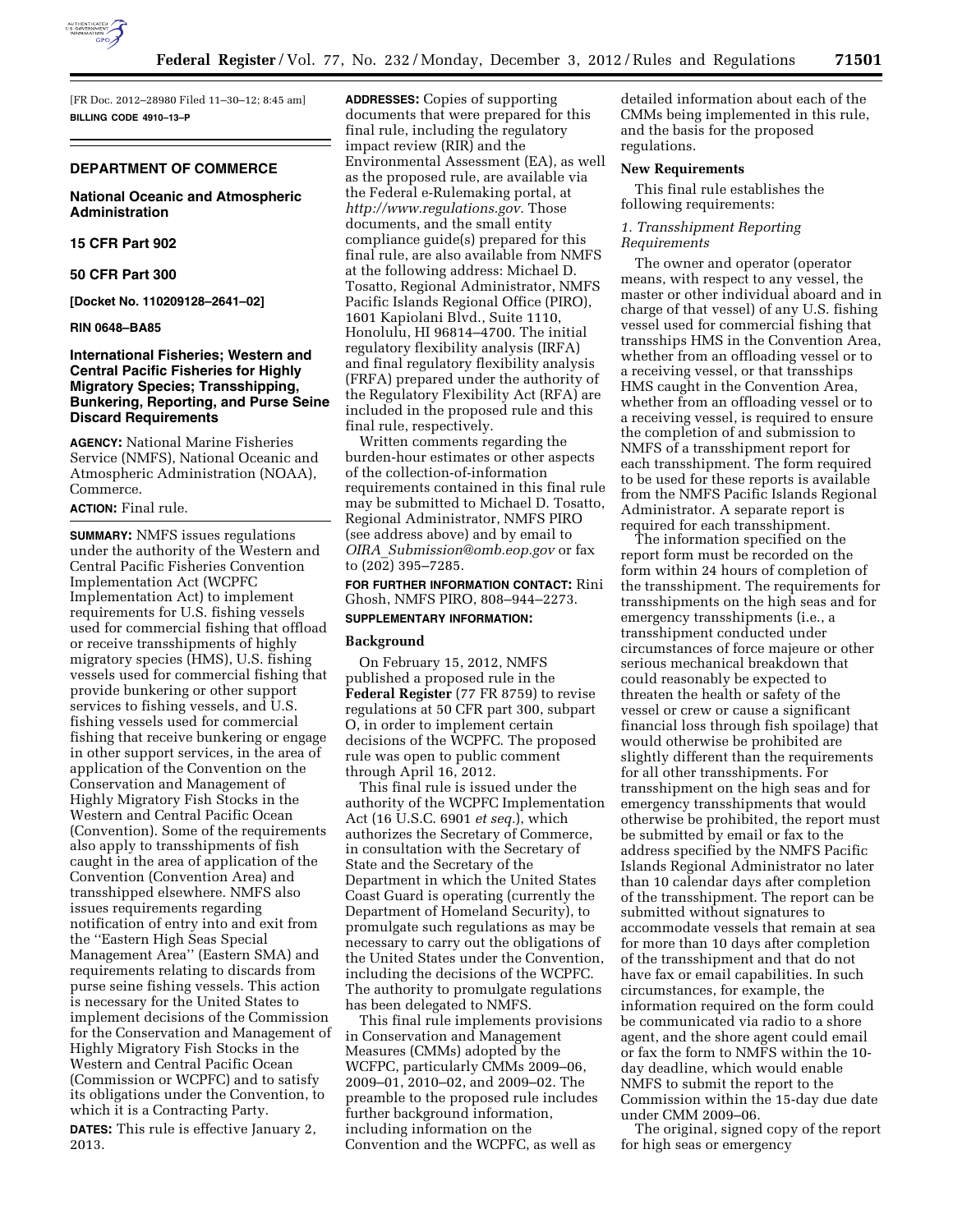transshipments must be submitted to the address specified on the form no later than 15 calendar days after the vessel first enters into port, or 15 calendar days after the transshipment for emergency transshipments in port.

For all other transshipments (i.e., transshipments that do not take place on the high seas and that are not emergency transshipments), if the transshipment is subject to transshipment reporting requirements in 50 CFR part 300 subpart D, 50 CFR part 660, or 50 CFR part 665, the original transshipment report must be submitted by the due date for submitting the transshipment reports specified in those regulations. If the vessel owner and operator are not subject to any of the above-referenced transshipment reporting requirements, for transshipments at sea the report must be submitted no later than 72 hours after the vessel first enters into port; for transshipments in port, the report must be submitted no later than 72 hours after completion of the transshipment. These reporting requirements do not apply to transshipments that take place entirely within the territorial seas or archipelagic waters of any nation, as defined by the domestic laws and regulations of that nation and recognized by the United States, and only include fish caught within such waters.

As noted in the preamble to the proposed rule, NMFS has developed a specific form, the Pacific Transshipment Declaration Form, to be used for the transshipment reporting requirements.

### *2. Prior Notice for High Seas Transshipments and Notice of Emergency Transshipments*

For any transshipment of HMS on the high seas in the Convention Area or on the high seas anywhere of HMS that were caught in the Convention Area that is not prohibited (e.g., high seas transshipments by vessels other than purse seine vessels), vessel owners and operators must ensure the submission to the Commission of notice of the transshipment at least 36 hours prior to the transshipment. The notice must be provided by fax or email in the format specified by the NMFS Pacific Islands Regional Administrator as specified in this rule. The notice must include the following information: (1) The name of the offloading vessel; (2) the vessel identification markings located on the hull or superstructure of the offloading vessel; (3) the name of the receiving vessel; (4) the vessel identification markings located on the hull or superstructure of the receiving vessel; (5) the expected amount, in metric tons,

of the fish product being transshipped, broken down by species and processed state; (6) the expected date or dates of the transshipment; (7) the expected location of transshipment, including latitude and longitude to the nearest tenth of a degree; (8) an indication of which one of the following areas the expected transshipment location is situated: High seas inside the Convention Area, high seas outside the Convention Area, or an area under the jurisdiction of a particular nation—in which case the nation must be specified; and (9) the geographic location of the catch to be transshipped, as described by: The expected amount of HMS to be transshipped, in metric tons, that was caught in each of the following areas: inside the Convention Area on the high seas, outside the Convention Area on the high seas, and within areas under the jurisdiction of a particular nation, with each such nation and the associated amount specified. Information regarding the geographic location of the catch is not required, however, if the reporting vessel is the receiving vessel. The transshipment must take place within 24 nautical miles of the expected location provided in the notice.

Notice is also required for emergency transshipments that would otherwise be prohibited. For each transshipment that qualifies as an emergency transshipment, the owner or operator of the offloading and receiving vessels must ensure delivery of the notice directly to the Commission by fax or email within 12 hours of completion of the transshipment, and must ensure the notice includes the same information described above for the notice for high seas transshipments, as well as a description of the reasons for the emergency transshipment, in the format specified by the NMFS Pacific Islands Regional Administrator. The transshipment must take place within 24 nautical miles of the location provided in the notice.

This final rule allows emergency transshipments involving purse seine vessels to take place at sea in the Convention Area. Such transshipments were prohibited prior to the effective date of this final rule (see 50 CFR 300.216).

A copy of each notice must be submitted to NMFS by the same due dates specified for submission to the Commission: That is, at least 36 hours prior to the start of such transshipment on the high seas or within 12 hours after completion of an emergency transshipment.

#### *3. Observer Coverage for Transshipments at Sea*

Transshipments at sea in the Convention Area require observer coverage for vessels, with the specific requirements dependent upon the type of vessel and the type of fish to be transshipped. Observer coverage is not required for emergency transshipments at sea or for transshipments that take place entirely within the territorial seas or archipelagic waters of any nation, as defined by the domestic laws and regulations of that nation and recognized by the United States, and only includes fish caught in such waters. The observers are required to be WCPFC Observers. Observers deployed by NMFS are currently considered WCPFC Observers, as the program has completed the required authorization process to become part of the WCPFC Regional Observer Programme (ROP). For most transshipments, an observer is required on board the receiving vessel. However, for transshipments to a receiving vessel less than or equal to 33 meters in registered length, and not involving purse seine-caught fish or frozen longline-caught fish, the observer may be deployed on either the offloading vessel or receiving vessel. All involved vessel owners and operators are required to ensure that a WCPFC Observer is on board one of the two vessels to monitor the transshipment for the duration of the transshipment, even when the requirement to carry an observer falls on the other vessel involved in the transshipment (e.g., in those cases when the observer requirement applies only to the receiving vessel). The owner or operator of a vessel requiring an observer for transshipments at sea must ensure that notice is provided to the NMFS Pacific Islands Regional Administrator at least 72 hours (excluding weekends and Federal holidays) before the vessel leaves port on the fishing trip indicating the need for an observer. The notice will need to include the official number of the vessel, the name of the vessel, the intended date, time and location of departure, the name of the vessel operator, and a telephone number at which the vessel owner, vessel operator, or a designated agent may be contacted during the business day (8 a.m. to 5 p.m. Hawaii Standard Time). The notice must be provided to the office or telephone number designated by the NMFS Pacific Islands Regional Administrator. If applicable, notice may be provided in conjunction with the notice required under 50 CFR 665.803(a), which requires the permit holder, or designated agent, for any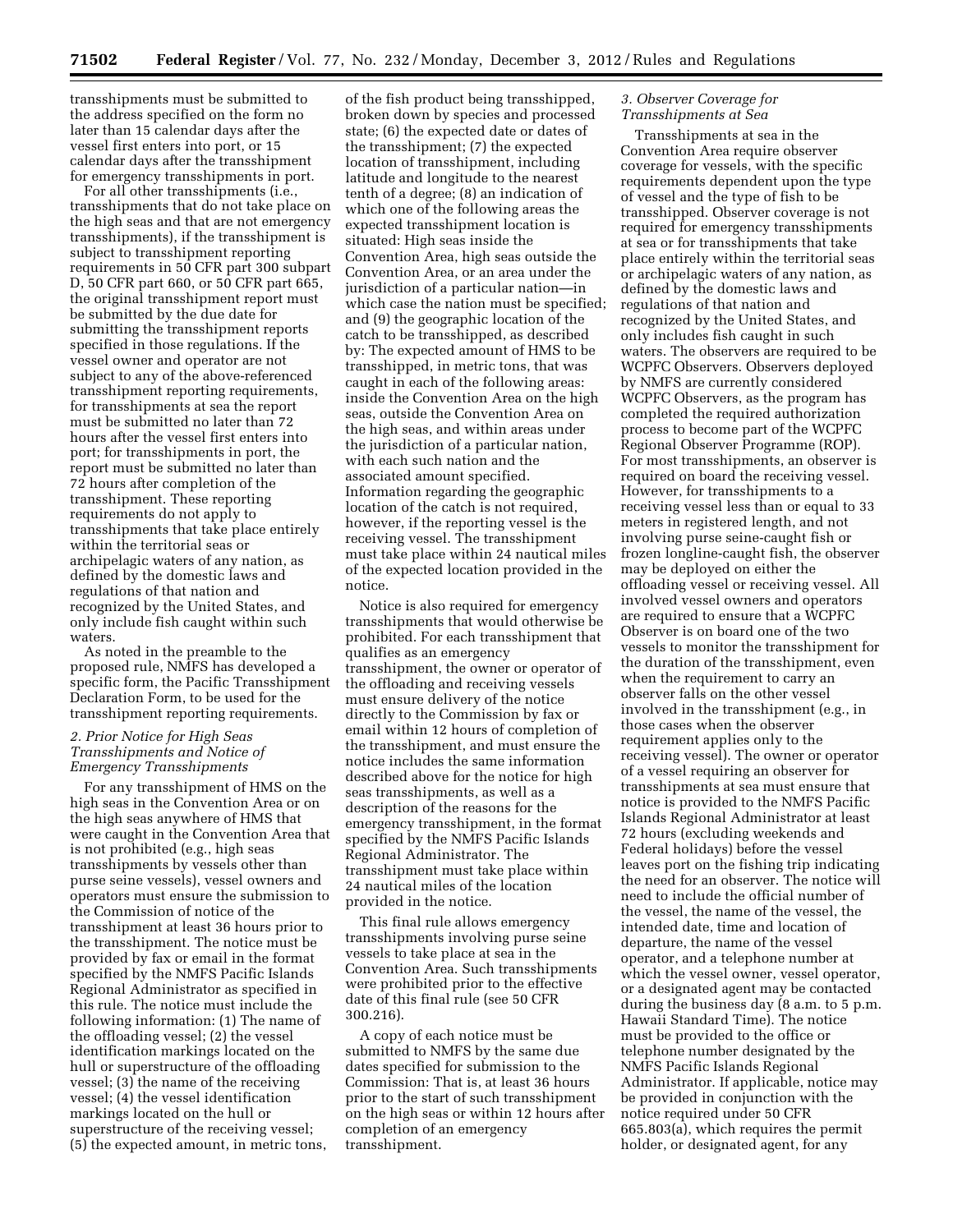vessel registered for use under a Hawaii longline limited access permit, or for any vessel greater than 40 feet length overall that is registered for use under an American Samoa longline limited access permit, to notify NMFS at least 72 hours (excluding weekends and Federal holidays) before the vessel leaves port on a fishing trip, any part of which occurs in the U.S. EEZ around the Hawaiian Archipelago or American Samoa.

In addition, a receiving vessel must receive product from only one offloading vessel at a time for each observer that is available to monitor the transshipment; the observer may be on the offloading or receiving vessel. Accordingly, if only one WCPFC Observer is available, the receiving vessel must receive HMS from only one offloading vessel at a time.

Operators and crew members of vessels carrying observers under these requirements are subject to general requirements regarding WCPFC Observers at 50 CFR 300.215, such as providing any WCPFC Observer on board the vessel with full access to the vessel, as well as access to information and data sources.

### *4. Categories of Vessels With Which Transshipping and Bunkering May Be Conducted*

The owner and operator of any U.S. fishing vessel used for commercial fishing for HMS must ensure that any vessel with which they engage in transshipment (to or from) in the

Convention Area, or engage in bunkering or other support activities (to or from) in the Convention Area, falls into one of the three following categories. The vessel must be: (1) Flagged by a WCPFC Member or Cooperating Non-Member; (2) on the WCPFC Interim Register of Non-Member Carrier and Bunker Vessels (Interim Register), which is available at *[http://](http://www.wcpfc.int/)  [www.wcpfc.int/;](http://www.wcpfc.int/)* or (3) on the WCPFC Record of Fishing Vessels, which is available at *[http://www.wcpfc.int/.](http://www.wcpfc.int/)*  NMFS notes that the Interim Register is tentatively scheduled to expire in 2013, at which point no vessels would fall in this category. Only fishing vessels that are authorized to be used for fishing in the U.S. EEZ may transship and/or bunker in the U.S. EEZ. These requirements for transshipments do not apply to emergency transshipments or transshipments that take place entirely within the territorial seas or archipelagic waters of any nation, as defined by the domestic laws and regulations of that nation and recognized by the United States, and only include fish caught within such waters

*5. Requirements Regarding Notification of Entry Into and Exit From Eastern SMA* 

The owner or operator of any U.S. fishing vessel used for commercial fishing must ensure the submission of a notice to the Commission containing specific information at least six hours prior to entry and no later than six

hours prior to exiting the Eastern SMA (see Figure 1, below). The notices must be submitted in the format specified by the NMFS Pacific Islands Regional Administrator. The notices must be submitted via fax or email and must include the following information: (1) The vessel identification markings located on the hull or superstructure of the vessel; (2) whether the notice is for entry or exit; (3) date and time of anticipated point of entry or exit; (4) latitude and longitude of anticipated point of entry or exit; (5) amount of fish product on board at the time of the report, in kilograms, in total and for each of the following species or species groups: yellowfin tuna, bigeye tuna, albacore, skipjack tuna, swordfish, shark, other; and (6) an indication of whether the vessel has engaged in or will engage in any transshipments while in the Eastern SMA. A copy of the notice must be provided to NMFS at least six hours prior to the entry and no later than six hours prior to the exit.

The map in Figure 1 shows the Eastern SMA as the high seas area within the rectangle bounded by the bold black lines.

Figure 1. Eastern SMA. Areas of high seas are indicated in white; areas of claimed national jurisdiction, including territorial seas, archipelagic waters, and EEZs, are indicated in dark shading. The Eastern SMA is the high seas area (in white) within the rectangle bounded by the bold black lines. This map displays indicative maritime boundaries only.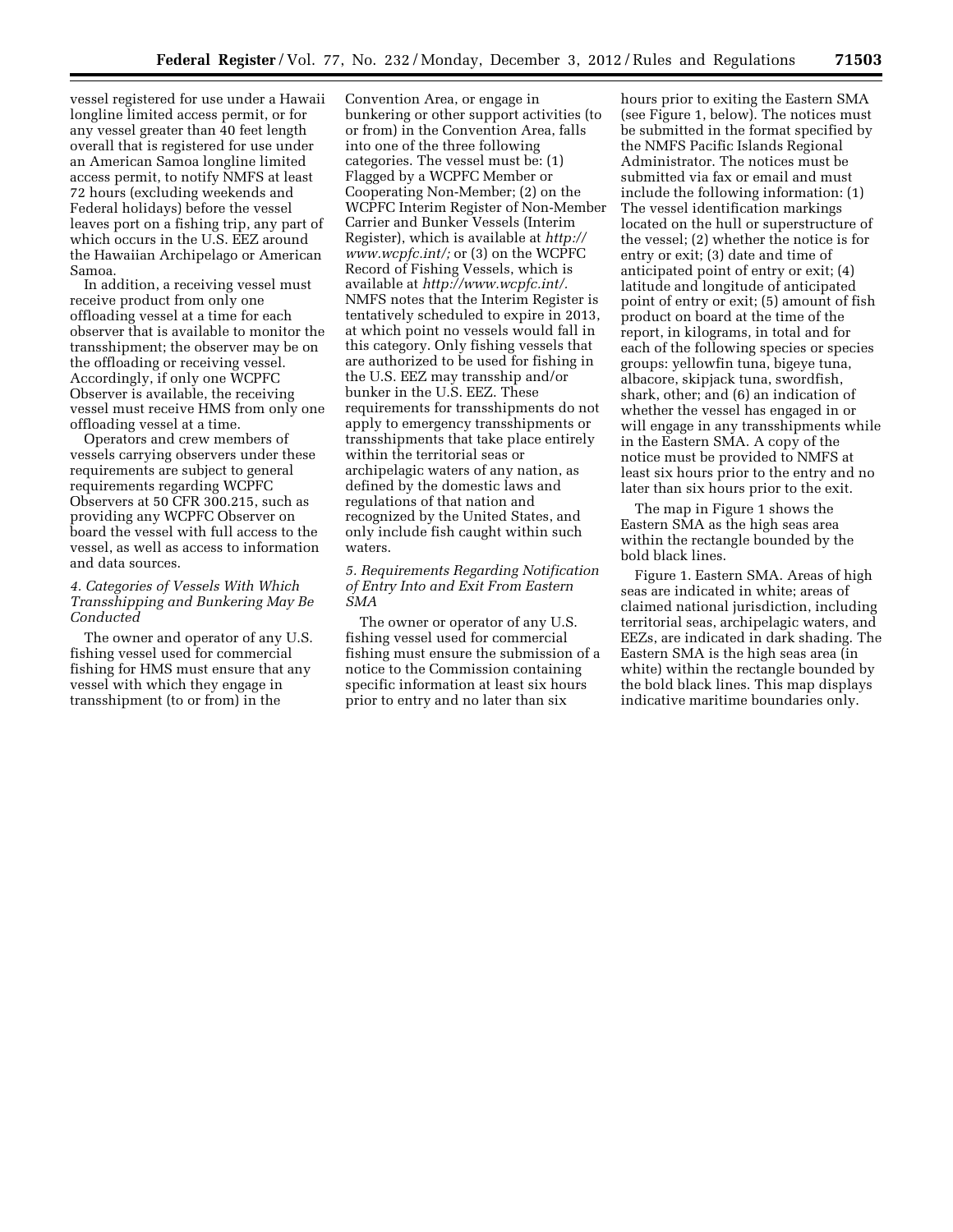

### *6. Requirements Regarding Discards From Purse Seine Fishing Vessels*

The owner or operator of any U.S. purse seine fishing vessel must ensure the submission of a report containing specific information to the Commission and a copy of the report to NMFS no later than 48 hours after any discard at sea of bigeye tuna (*Thunnus obesus*), yellowfin tuna (*Thunnus albacares*), or skipjack tuna (*Katsuwonus pelamis*). The reports must be submitted in the format specified by the NMFS Pacific Islands Regional Administrator via fax or email. A specific form, the U.S. Purse Seine Discard Form (OMB Control Number 0648–0649), has been developed for this requirement. A hard copy of the report must be submitted to the observer on board the vessel.

### *7. Other Requirements*

This final rule prohibits the transfer of fish at sea from a purse seine net deployed by or under the control of a fishing vessel of the United States to any other fishing vessel in the Convention Area. However, the rule includes a narrow exception that allows U.S. purse seine vessels to transfer fish through net sharing (i.e., the transfer of fish that have not yet been loaded on board any fishing vessel from the purse seine net of one vessel to another fishing vessel) to other U.S. purse seine vessels on the

final set of a trip when there is insufficient well space for the fish. The final rule also amends the regulatory definition of transshipment to exclude net sharing from the definition of transshipment as purse seine vessels are generally prohibited from engaging in transshipment of HMS at sea. Under the exception for net sharing, the purse seine vessel that transfers fish through net sharing is prohibited from making further purse seine sets during the remainder of its fishing trip.

Furthermore, in the U.S. EEZ, net sharing is allowed only between U.S. vessels that are authorized to be used for fishing in that area. In the event of a net share, the owner and operator of the vessel that caught the fish must record the catch, as required under 50 CFR 300.34(c)(1), on the Regional Purse Seine Logsheet (RPL), and must note that the net sharing has taken place, in the manner specified by the NMFS Pacific Islands Regional Administrator, on the RPL. The owner and operator of the vessel that accepted the fish must note on the RPL for their vessel that the net sharing has taken place, in the manner specified by the NMFS Pacific Islands Regional Administrator.

In addition to the new requirements, the final rule amends the language that is in 50 CFR 300.223(d) to remove the termination date (December 31, 2012)

applicable to the catch retention provision and includes some editorial changes to that language (i.e., from stating that ''a fishing vessel of the United States equipped with purse seine gear may not discard at sea within the Convention Area any bigeye tuna, yellowfin tuna, or skipjack tuna'' to stating that ''an owner or operator of a fishing vessel of the United States equipped with purse seine gear must ensure the retention on board at all times while at sea within the Convention Area any bigeye tuna, yellowfin tuna, or skipjack tuna''). The final rule also corrects 50 CFR 300.222(y), which was inconsistent with 50 CFR 300.223(d)(3). Section 300.223(d)(3) states that the catch retention requirements are applicable to the entire Convention Area. However,  $\S 300.222(y)$ , which is a prohibitions section, stated that the prohibition on discarding fish at sea in contravention of § 300.223(d) is limited to the high seas and areas within the jurisdiction of the United States, including the U.S. EEZ and territorial sea between 20° N. latitude and 20° S. latitude. This final rule amends § 300.222(y) to amend the description of the requirement to state that the catch retention requirements are applicable to the entire Convention Area.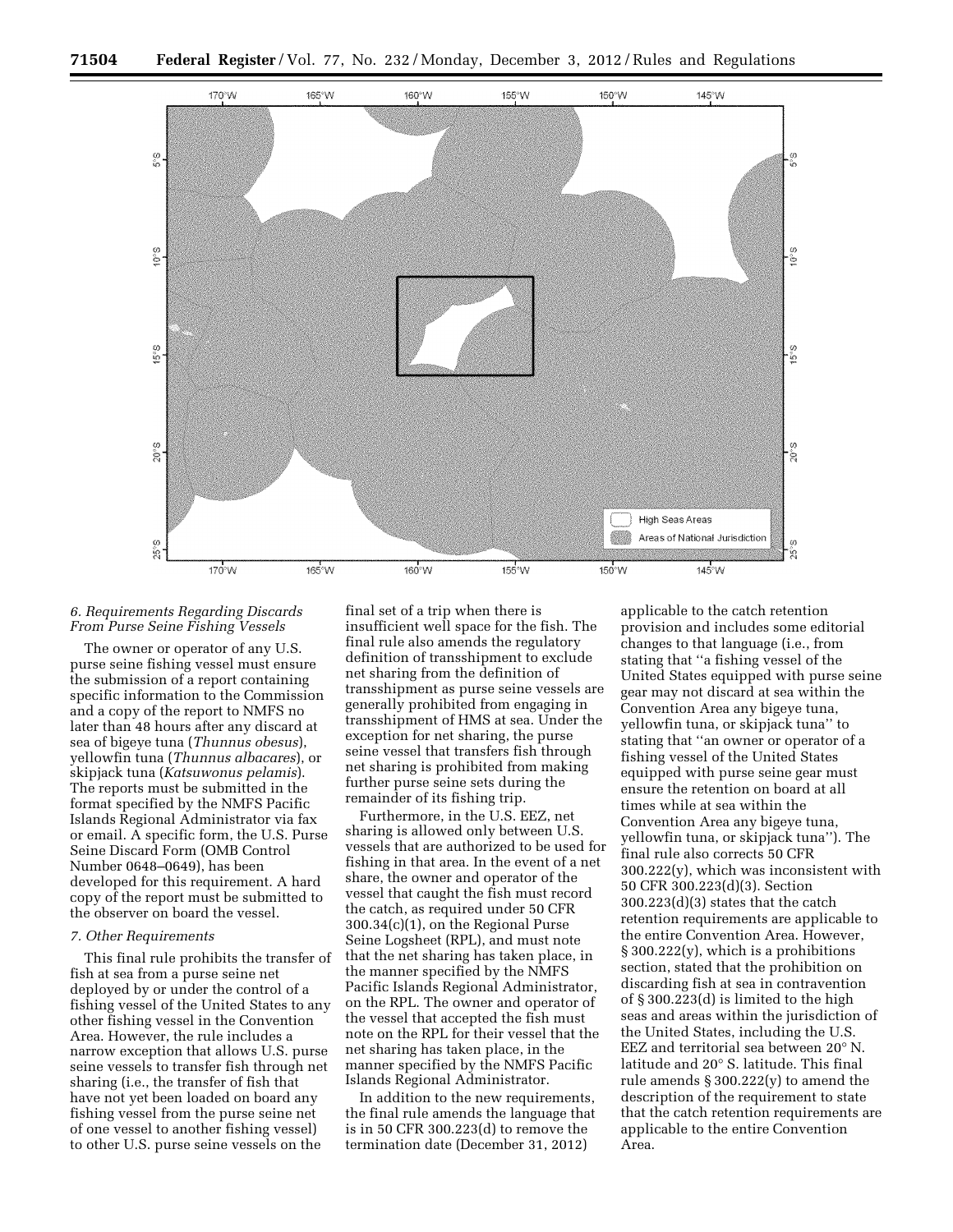The final rule also includes a minor change to the wording of the language at 50 CFR 300.216(b) so that the terminology referring to U.S. purse seine vessels is consistent throughout 50 CFR part 300 subpart O. Specifically, the phrase ''purse seine fishing vessel of the United States'' is replaced with ''fishing vessel of the United States equipped with purse seine gear.'

The final rule also modifies the prohibitions for at-sea transshipments for purse seine vessels. The final rule includes an additional prohibition for transshipments at sea involving purse seine vessels of fish caught in the Convention Area but transshipped outside of the Convention Area, and allows emergency transshipments involving purse seine vessels to take place at sea in the Convention Area.

#### **Comments and Responses**

NMFS received one comment letter on the proposed rule, with three distinct comments. Each comment is summarized below, followed by a response from NMFS.

#### *Comment 1*

The basis for the prohibitions on net sharing provided in the proposed rule that it would be difficult to keep track of fish—seems insufficient. The purse seine vessel receiving the fish would likely report the fish, since it would have the best estimate of the amount in the net share. It is also unclear how commonly net sharing among purse seine vessels takes place. If this is a matter of serious concern, a better explanation of the need for the prohibitions should be given. It would be worthwhile to exempt the transfer of live fish from one fishing vessel to another from this prohibition. Although vessels fishing in the eastern Pacific Ocean (EPO) will not likely be subject to these prohibitions on a frequent basis, in the past, there has been some confusion, since corrected, as to whether the prohibition on transshipping in the area of application of the IATTC applies to the transfer of live bluefin tuna.

#### *Response*

As stated in the proposed rule, existing regulations at 50 CFR 300.223(d) require U.S. purse seine fishing vessels to retain all catch of bigeye tuna, yellowfin tuna, and skipjack tuna unless: (1) The fish are unfit for human consumption; (2) there is insufficient well space to accommodate all the fish captured in a given set, provided that no additional sets are made during the trip; or (3) serious malfunction of equipment

occurs. Existing regulations at 50 CFR 300.216 prohibit purse seine vessels from conducting transshipments at sea in the Convention Area, consistent with Article 29 of the Convention. However, the existing catch retention provisions at 50 CFR 223(d) do not address whether net sharing falls within the definition of transshipment, which is prohibited at sea for purse seine vessels. As stated in Section 3.1.1.1 of the EA, NMFS estimates that approximately 10 percent of all U.S. purse seine trips in the WCPO include a net sharing event. This rule explicitly excludes net sharing activities from the definition of transshipment and implements a general prohibition on net sharing, as net sharing in most situations would not be consistent with the catch retention requirements.

However, the rule allows U.S. purse seine fishing vessels to conduct limited net sharing on the final set of a trip with other U.S. purse seine vessels, consistent with CMM 2008–01, which states that ''excess fish taken in the last set may be transferred to and retained on board another purse seine vessel provided this is not prohibited under applicable national law.'' As stated in the IRFA, NMFS considered the alternatives of allowing U.S. purse seine fishing vessels to conduct net sharing with foreign-flagged vessels, and allowing U.S. purse seine fishing vessels to conduct net sharing both to and from foreign-flagged vessels on the last set of the transferring vessel's trip. Alternatives to allow net sharing on other than the last set would be inconsistent with CMM 2008–01, so were not considered. However, allowing net sharing to foreign-flagged vessels would make it difficult to ensure consistent counting of catches—for example, the shared catch might be logged as catch by both the U.S. catcher vessel and the foreign-flagged vessel with which the catch is shared, resulting in inaccurate reporting. Allowing net sharing to and from foreign-flagged vessels would have the same shortcomings and would also be very difficult to enforce, as the United States would have limited ability to determine whether a foreign-flagged vessel complied with the last-set condition.

Regarding the commenter's recommendation to generally exempt the transfer of live fish from one vessel to another, net sharing of live fish on the final set of trip between U.S. purse seine fishing vessels is not prohibited under the new rule.

Finally, the net sharing requirements in this rule are applicable in the

Convention Area, and do not apply in the EPO.

#### *Comment 2*

Regarding the projected costs for observer coverage for transshipments at sea, a refrigerated carrier vessel that operates regularly in the Convention Area would likely have an observer on board, so the observer coverage requirements for troll vessels transshipping on the high seas would likely be covered. However, if a troll vessel wants to transship on the high seas to a carrier that is not already active in the Convention Area, the projected cost of the observer requirements does not include the following cost estimates: (1) Cost in time and money to see that such a refrigerated carrier is properly registered; and (2) the cost of travel to get an observer accepted by the ROP of the WCPFC to and from the transshipping point. Although this may be seen as a business cost for transshipping, it is still a substantial cost that may well fall on the troll or pole-and-line vessels, and should at least be factored into the cost estimates.

#### *Response*

Should a U.S. troll or pole-and-line vessel desire to transship to a foreignflagged carrier vessel that is not already active in the Convention Area, and if the owner of the carrier vessel chooses to make the carrier vessel available for such transshipments by satisfying the various applicable WCPFC requirements, NMFS agrees that some of the costs of doing so could be passed on to fishing businesses that interact with the carrier vessel, such as the U.S. troll or pole-and-line fishing business. Such costs include the \$2,500 annual fee for registering a vessel on the Interim Register, the costs associated with participating in the WCPFC vessel monitoring system, and the costs associated with carrying WCPFC ROP observers, possibly including travel costs for the observer. NMFS notes that the cost of transporting a WCPFC Observer would depend on the circumstances, and could be minimal if a WCPFC Observer is available at the carrier vessel's port of departure and does not need further transportation from the port of return. NMFS also notes that the Interim Register is tentatively scheduled to expire in 2013. If some or all these costs are passed on by the owner/operator of the carrier vessel to fishing businesses that make use of the carrier vessel, NMFS expects that carrier vessels would be likely to work with multiple offloading vessels and would distribute the costs accordingly. The costs borne by any single U.S. troll or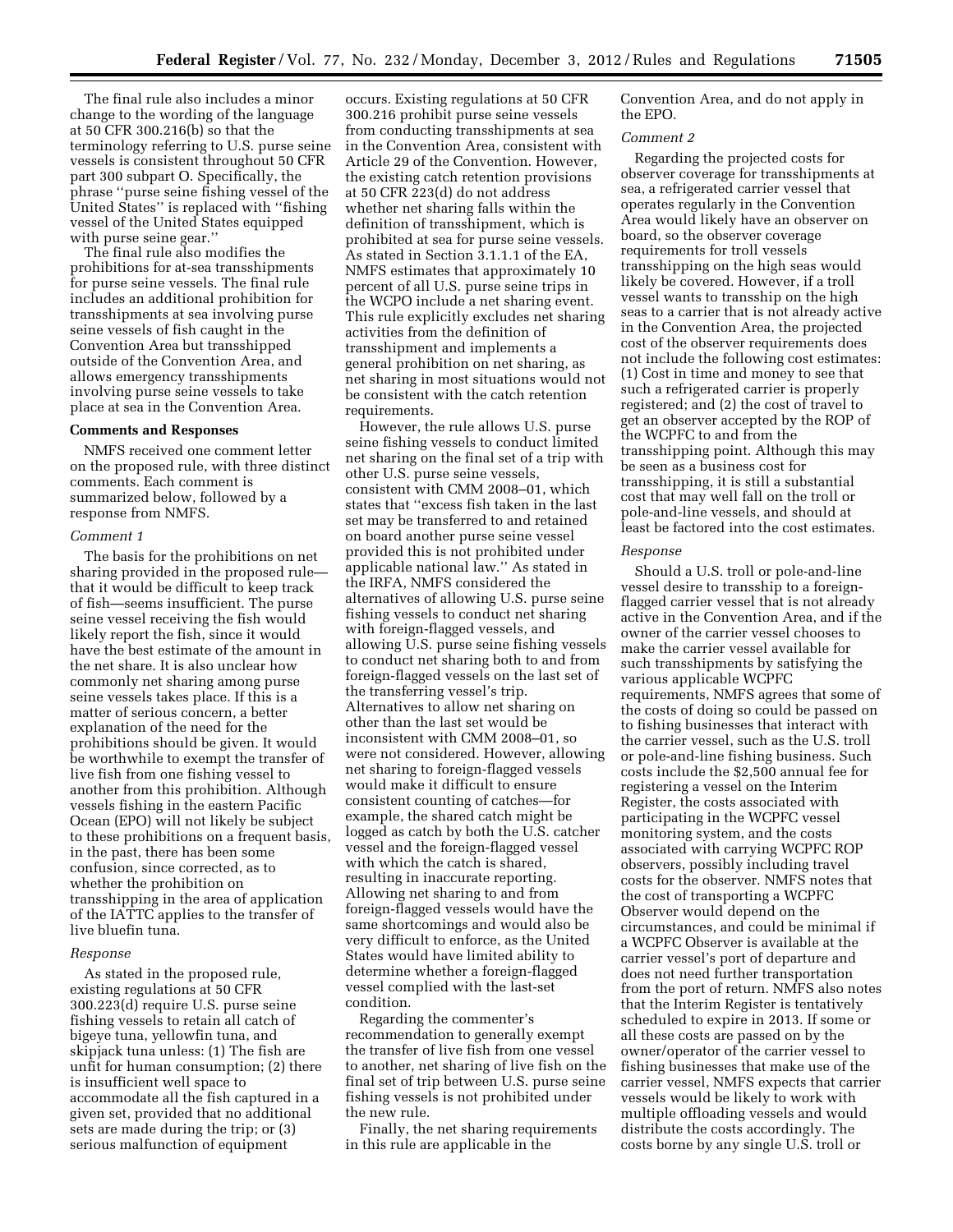pole-and-line fishing business would be accordingly smaller than the total costs. NMFS has revised the RIR to acknowledge and reflect these possible costs incurred by U.S. fishing businesses. This comment is also relevant in the context of the FRFA, as discussed in the Classification section of this preamble.

### *Comment 3*

Regarding the notification of entry and exit to and from the Eastern SMA, the system set up for this entry and exit notification scheme is fatally flawed under international law, because States bordering a high seas pocket have no more right to know what is going on there than other Commission members. If Kiribati, Cook Islands and French Polynesia are to receive special notifications, those notifications should be made to the Commission and be available to all Commission members.

While few, if any, U.S. albacore troll and pole-and-line vessels fish in the Eastern SMA, this area is close to various transit lines. That area is right along the track line going from Papeete, French Polynesia, to Majuro, Marshall Islands—both are important ports for the South Pacific albacore troll fishery. In the past, vessels in this fishery transshipped their fish in Papeete and then proceeded directly to Majuro for fueling before heading to fishing grounds in the North Pacific. Historically, as many as a dozen vessels made that circuit. The Eastern SMA is also very close to the track line going from Pago Pago, American Samoa, to Papeete. There is also a history of vessels proceeding from the South Pacific fishing grounds to Honolulu, and the Eastern SMA is near that track line. Thus, the proposed rule underestimates the frequency of U.S. troll and pole and line vessels transiting the Eastern SMA and associated costs.

#### *Response*

NMFS notes the commenter's view that the system set up by the Commission for the Eastern SMA is flawed. This comment appears to be a general comment on the Commission's decision to adopt CMM 2010–02, which is beyond the scope of this rulemaking. The Commission exercised its authority pursuant to the Convention to adopt conservation and management measures for the high seas, which are implemented by members, including, where appropriate, by flag State members, in accordance with their jurisdiction and control over vessels flying their flag on the high seas. To the extent the comment alleges that NMFS' implementation of the notification

scheme provided for in this final rule is inconsistent with international law, NMFS disagrees. In order to meet the international obligations of the United States as a member of the Commission, and pursuant to the authority of the WCPFC Implementation Act, NMFS is implementing this provision of CMM 2010–02 via regulations. NMFS is unaware of any provisions of international law that this rulemaking would violate.

NMFS appreciates the additional information regarding the operational activity of the U.S. albacore troll and pole-and-line vessels near the Eastern SMA. However, the comment does not include any indication of the historical or current number of Eastern SMA entries and exits by such vessels on an annual basis. In the RIR issued with the proposed rule and in the IRFA, NMFS estimated that U.S. albacore troll vessels would enter the Eastern SMA between zero and two times per year and exit the same number of times. This estimate was based on readily available data regarding the fishing patterns of the fleet, indicating that the fishing grounds of this fleet are and have been in areas distant from the Eastern SMA. In order to take into consideration the commenter's information, NMFS has evaluated (unpublished) data from NMFS' vessel monitoring system (VMS) to determine the precise annual number of Eastern SMA entries and exits by vessels in this fleet. The VMS data indicate that U.S. albacore troll vessels entered the Eastern SMA zero times during 2011 and 2012 (2011 was the first full year in which U.S. albacore troll vessels fishing in the Convention Area were required to participate in the vessel monitoring system).

Given these recent data and the location of the traditional fishing grounds of the U.S. albacore troll fleet, NMFS believes that the estimate of zero to two entries per year (and zero to two exits per year) is reasonable and an appropriate basis on which to estimate the costs to the U.S. albacore troll fleet to satisfy the Eastern SMA entry and exit notification requirements. NMFS acknowledges that there has been limited activity by the albacore troll fleet in the Convention Area in recent years (see Table 10 in the EA indicating that the number of U.S. albacore troll vessels operating in the South Pacific each year has numbered no more than six since 2007). Should the activity of the U.S. albacore troll fleet in the Convention Area return to the greater levels experienced in the past and should that increased activity include use of the historic lines of transit mentioned in the comment, the number and associated costs of the entry and exit notifications may be higher, possibly affecting as many as a dozen vessels each year, as noted by the commenter, or more. Although such a future scenario is possible, it, like other possible future scenarios, is speculative and does not warrant changes to the estimates used by NMFS as a basis to estimate the costs to affected U.S. fishing fleets.

#### **Changes From the Proposed Rule**

NMFS made some minor technical and non-substantive changes to the proposed rule in this final rule to remove ambiguities. Also, given the effective date the final rule, the provision that the at-sea observer provisions do not apply to transshipments to receiving vessels greater than 33 meters in registered length and involving only fish caught by troll gear and/or pole-and-line gear prior to January 1, 2013, has been removed. Due to an editorial error, the proposed rule indicated that a new, separate definition would be provided for the term ''on board.'' However, the definition of ''on board'' was included in the revised definition of transshipment and in the definition of net sharing in the proposed rule, which remain the same in this final rule. Also, although the regulatory text in the proposed rule specified that the purse seine discard reports would be required for discards of bigeye tuna, yellowfin tuna, or skipjack tuna, the proposed rule's preamble incorrectly indicated that discards of fish, in general, would need to be reported. In addition, although the regulatory text in the proposed rule specified the editorial changes to the purse seine catch retention requirement, the proposed rule's preamble did not mention these editorial changes (i.e., from stating that ''a fishing vessel of the United States equipped with purse seine gear may not discard at sea within the Convention Area any bigeye tuna, yellowfin tuna, or skipjack tuna'' to stating that ''an owner or operator of a fishing vessel of the United States equipped with purse seine gear must ensure the retention on board at all times while at sea within the Convention Area any bigeye tuna, yellowfin tuna, or skipjack tuna'').

In § 902.1(b) of title 15 of the *Code of Federal Regulations,* which includes a table listing control numbers issues by the Office of Management and Budget (OMB) for collections of information required under NOAA regulations, new entries have been added for the OMB control numbers approved for the information collections required under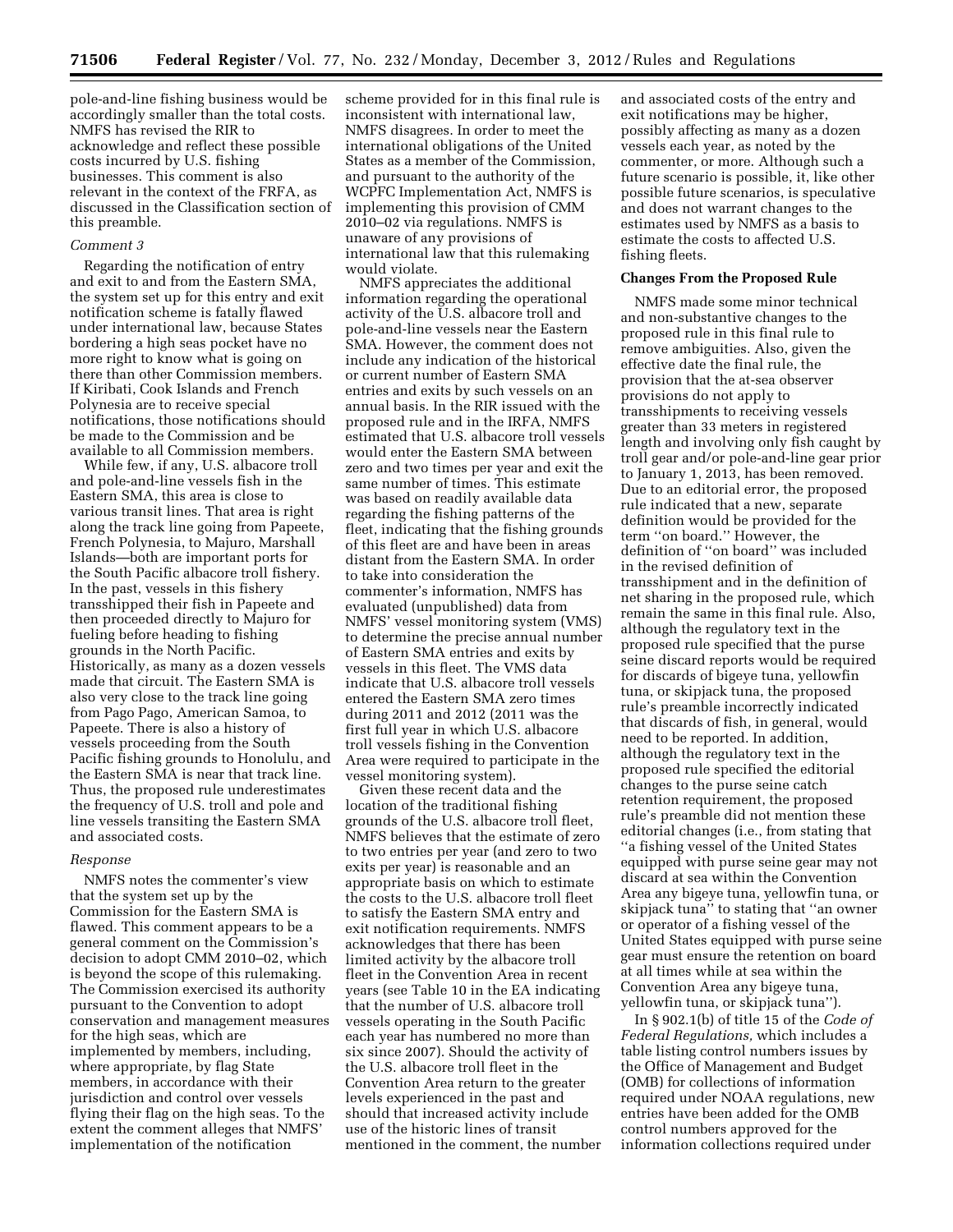§§ 300.215, 300.218, and 300.225 of title 50 of the *Code of Federal Regulations.* 

### **Delegation of Authority**

Under NOAA Administrative Order 205–11, dated December 17, 1990, the under Secretary of Oceans and Atmosphere has delegated authority to sign material for publication in the **Federal Register** to the Assistant Administrator for Fisheries, NOAA.

#### **Classification**

The Administrator, Pacific Islands Region, NMFS, has determined that this final rule is consistent with the WCPFC Implementation Act and other applicable laws.

### *Executive Order 12866*

The final rule has been determined not to be significant for purposes of Executive Order 12866.

#### *Regulatory Flexibility Act*

A FRFA was prepared. The FRFA incorporates the IRFA prepared for the proposed rule. The analysis in the IRFA is not repeated here in its entirety.

A description of the action, why it is being considered, and the legal basis for this action are contained in the preamble of the proposed rule and in the **SUMMARY** and **SUPPLEMENTARY INFORMATION** sections of this final rule, above. The analysis follows:

There would be no disproportionate economic impacts between small and large entities operating vessels as a result of this final rule. Furthermore, there would be no disproportionate economic impacts based on vessel size, gear, or homeport.

### **Significant Issues Raised by Public Comments in Response to IRFA**

NMFS received two comments related to the IRFA (see Comments 2 and 3 on the proposed rule, above). Regarding Comment 2, NMFS agrees with the commenter that U.S. fishing businesses could bear costs associated with transshipping to foreign-flagged carrier vessels that are not already active in the Convention Area, and that this should be factored into the estimated compliance costs. See NMFS' Response to Comment 2 on the proposed rule, above, for a description of those possible costs. NMFS has also revised the RIR to reflect those possible costs. Regarding Comment 3, NMFS acknowledges the additional information about the historical activity of U.S. albacore troll and pole-and-line vessels near the Eastern SMA, as well as the possibility that the future rate of entries into and exits out of the Eastern SMA by U.S. albacore troll vessels, and

the associated costs, could be greater than the estimates provided in the IRFA. However, NMFS believes that the estimate in the IRFA of zero to two entries per year (and zero to two exits per year) is reasonable, based on readily available information regarding the fishing patterns of the fleet and recent VMS data, and an appropriate basis for the cost estimates. See NMFS' Response to Comment 3 on the proposed rule, above, for further details. NMFS has not made any changes to the rule as a result of these two comments.

Description of Small Entities to Which the Rule Will Apply

The final rule will apply to owners and operators of U.S. HMS fishing vessels used to: (1) Transship HMS in the Convention Area or to transship outside the Convention Area HMS caught in the Convention Area; (2) enter or exit the Eastern SMA; or (3) purse seine for HMS in the Convention Area. The estimated number of affected entities is as follows, broken down by vessel type:

Based on the number of longline vessels permitted to fish under the Fishery Ecosystem Plan for Pacific Pelagic Fisheries of the Western Pacific Region or the Fishery Management Plan for U.S. West Coast Fisheries for Highly Migratory Species as of January 2011, the estimated number of longline vessels to which the rule will apply is 170. Based on the number of purse seine vessels licensed under the South Pacific Tuna Treaty as of January 2011, the estimated number of purse seine vessels to which the rule will apply is 36. Based on the average annual number of albacore troll vessels that fished in the Convention Area during 2002–2009, the estimated number of troll vessels to which the rule will apply is 26. The total estimated number of vessels that would be subject to the rule is 232.

Based on the best available financial information about the affected fishing fleets, and using individual vessels as proxies for individual businesses, NMFS believes that all the affected fish harvesting businesses in the longline and troll fleets are small entities as defined by the RFA; that is, they are independently owned and operated and not dominant in their fields of operation, and have annual receipts of no more than \$4.0 million. In the purse seine fleet, most or all of the businesses that operate these vessels are large entities as defined by the RFA. However, it is possible that one or a few of these fish harvesting businesses meet the criteria for small entities, so the purse seine fleet is included in the remainder of this analysis.

### **Reporting, Recordkeeping, and Other Compliance Requirements**

The reporting, recordkeeping, and other compliance requirements under this rule are described earlier in the preamble. The classes of small entities subject to the requirements and the types of professional skills necessary to fulfill each of the requirements are described in the IRFA.

### **Steps Taken To Minimize the Significant Economic Impact on Small Entities**

NMFS has attempted to identify alternatives that would accomplish the objectives of the Act and minimize any significant economic impact of the final rule on small entities. The alternative of taking no action at all was rejected because it would fail to accomplish the objectives of the WCPFC Implementation Act. As a Contracting Party to the Convention, the United States is required to implement the decisions of the WCPFC. For some of the elements where the CMMs provide discretion in implementation, NMFS has identified specific alternatives, as described below. For the other elements, NMFS has not identified alternatives. However, for each of the elements where alternatives have not been identified, NMFS has developed the element to be the least burdensome on small entities, while still being in accordance with the relevant WCPFC decision, as explained below.

With respect to element (1) of the rule, transshipment reporting requirements, one alternative would be to impose a uniform timeframe for submission of the report; to satisfy all requirements and the provisions of CMM 2009–06, it would have to be submitted to NMFS within 10 calendar days after completion of the transshipment. This alternative would be more burdensome for certain types of fishing vessels than the alternative adopted in this final rule, and was rejected for that reason. Submission of transshipment reports, as well as specific timeframes for submission of the reports for high seas and emergency transshipments, are specified in CMM 2009–06. Thus, NMFS has not identified any alternatives that would be less burdensome than the alternative adopted in this final rule and would accomplish the objectives of the WCPFC Implementation Act.

With respect to element (2), prior notice for high seas transshipments and emergency transshipments, one alternative would be to give affected entities the option of either providing the notice of high seas transshipment to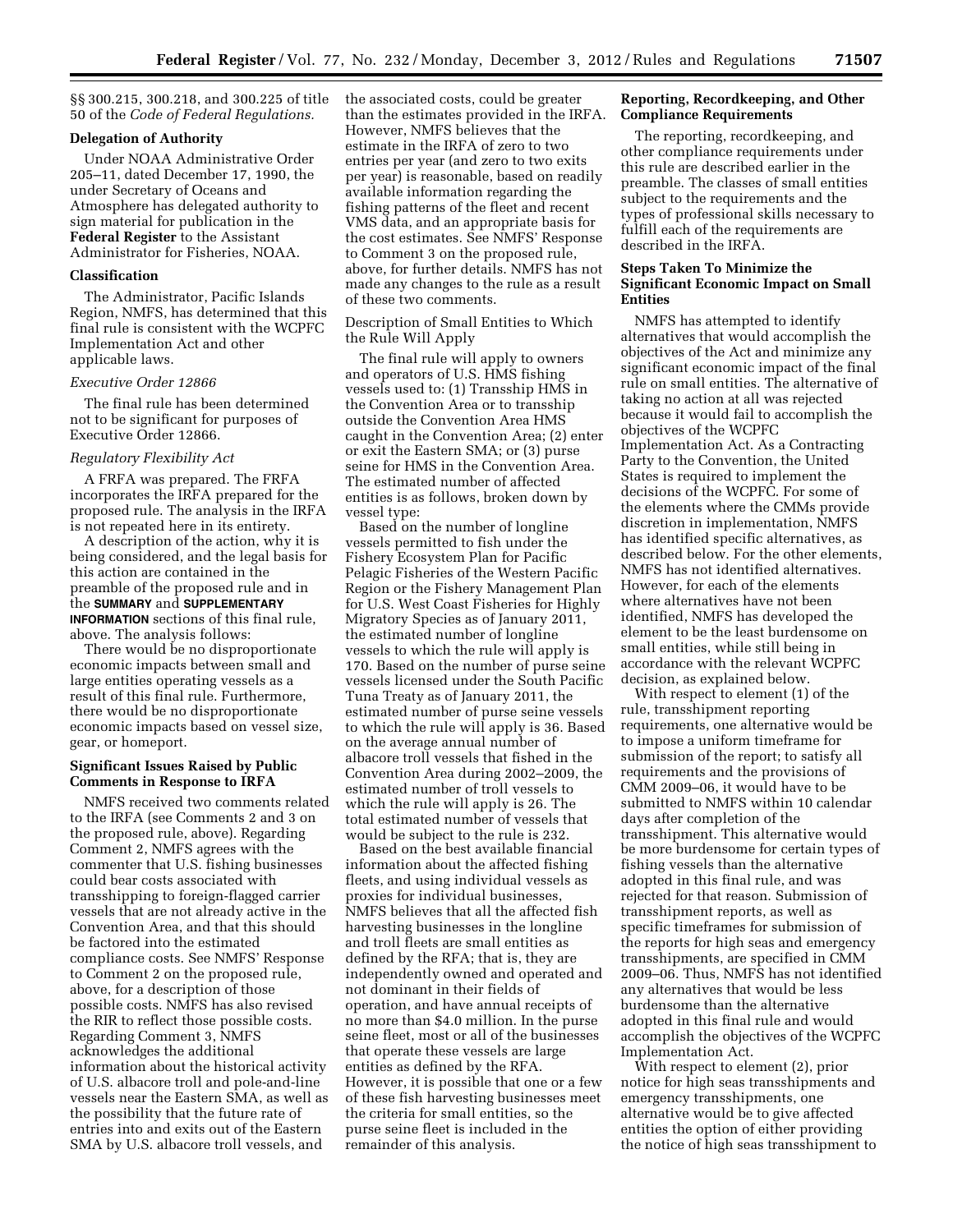NMFS at least one business day plus 36 hours in advance of the transshipment (i.e., 60 hours before the transshipment), or, as under this final rule, providing the notice directly to the WCPFC at least 36 hours in advance of the transshipment, with a copy to NMFS. This flexibility could relieve the burden for some entities and/or situations; specifically, in cases where it is less burdensome to send the notification to NMFS than to the WCPFC. Under this alternative, if a vessel operator exercises the first option, NMFS would have to forward the notification to the WCPFC within one business day, so this alternative would bring some additional administrative costs to NMFS. This alternative would also have the disadvantage of being more complex and possibly more confusing to affected entities than the final rule (under which there would be a single timeframe and single recipient). For these reasons, and because NMFS believes that the benefits of the flexibility afforded to affected entities by this alternative would be minor, this alternative was rejected. CMM 2009–06 specifies submission of the notices, as well as specific timeframes for submission of the notices. Thus, the alternatives considered by NMFS were restricted by the parameters of the CMM.

With respect to element (3), observer coverage for transshipments at sea, NMFS has not identified any alternatives that would be less burdensome than the alternative adopted in this final rule and would accomplish the objectives of the WCPFC Implementation Act. CMM 2009–06 specifies requirements for at-sea observer coverage. For most transshipments, the provisions of the CMM specify that the observer must be on board the receiving vessel. However, for transshipments to receiving vessels less than or equal to 33 meters in registered length and not involving purse seine caught fish or frozen longline caught fish, the observer may be on board the offloading or receiving vessel. The final rule allows maximum flexibility for at-sea observer coverage by allowing observers to be on board either the offloading or receiving vessel for transshipments to receiving vessels less than or equal to 33 meters in registered length and not involving purse seine caught fish or frozen longline caught fish. There are other conceivable alternatives, such as requiring that an observer be on board the receiving vessel or requiring that an observer be on board the offloading vessel. However, these two approaches would be more constraining, and thus,

more burdensome on affected entities than the provisions in the final rule and would not provide any advantages with respect to the underlying purpose of the observer requirement. In developing this element to afford affected entities with the maximum flexibility, NMFS is ensuring that there is a greater chance of compliance, and thus, a greater chance that the objective of the CMM and the final rule will be satisfied.

With respect to element (4), restrictions on vessels with which transshipping and bunkering may be conducted, NMFS has not identified any alternatives that would be less burdensome than the alternative adopted in this final rule and would accomplish the objectives of the WCPFC Implementation Act. CMM 2009–06 and CMM 2009–01 include specific provisions for vessels with which transshipping and bunkering may be conducted and the final rule implements those provisions; the CMMs leave no room for consideration of any alternatives. With respect to element (5), notice of entry or exit for Eastern SMA, NMFS has not identified any alternatives that would be less burdensome than the alternative adopted in this final rule and would accomplish the objectives of the WCPFC Implementation Act. CMM 2010–02 includes specific requirements for notice of entry or exit for the Eastern SMA and the final rule implements those provisions; the CMM leaves no room for consideration of any alternatives that would reduce the cost of compliance.

With respect to element (6), the purse seine discard report, NMFS has not identified any alternatives that would be less burdensome than the alternative adopted in this final rule and would accomplish the objectives of the WCPFC Implementation Act. CMM 2009–02 includes specific requirements for the purse seine discard report, and the final rule implements those provisions; the CMM leaves no room for consideration of any alternatives that would reduce the cost of compliance.

With respect to element (7), net sharing restrictions and reporting, one alternative would be to allow U.S. vessels to net share to (but not from) foreign-flagged vessels, and a second would be to allow U.S. vessels to net share both to and from foreign vessels. Under both these alternatives, net sharing would be allowed only on the last set. Alternatives to allow net sharing on other than the last set would not be consistent with WCPFC decisions, so were not further considered. Both alternatives identified above would be less restrictive than the

alternative adopted in this final rule and thus bring lower compliance costs. The first alternative would make it difficult to ensure consistent counting and reporting of catches—for example, the shared catch might be logged as catch by both the U.S. catcher vessel and the foreign vessel with which the catch is shared. Since the foreign vessel is not expected to report its catch and effort data to NMFS, this could result in inaccurate reporting of catch. The alternative was rejected for that reason. The second alternative would have the same shortcoming and would also be very difficult to enforce, as the United States would have limited ability to determine whether a foreign vessel complied with the last-set condition. The alternative was rejected for those reasons.

For each element, NMFS also considered the no-action alternative, or status quo situation. However, as stated above, the no-action alternative would not accomplish the objectives of the WCPFC Implementation Act and was rejected for that reason.

### **Small Entity Compliance Guides**

Section 212 of the Small Business Regulatory Enforcement Fairness Act of 1996 states that, for each rule or group of related rules for which an agency is required to prepare a FRFA, the agency shall publish one or more guides to assist small entities in complying with the rule, and shall designate such publications as ''small entity compliance guides.'' The agency shall explain the actions a small entity is required to take to comply with a rule or group of rules. As part of this rulemaking process, one or more small entity compliance guides have been prepared. The guide(s) will be sent to permit and license holders in the affected fisheries. The guide(s) and this final rule will also be available at *<http://www.fpir.noaa.gov/>*and by request from NMFS PIRO (see **ADDRESSES**).

#### *Paperwork Reduction Act*

This final rule contains new collection-of-information requirements subject to the Paperwork Reduction Act (PRA) and which have been approved by OMB under control number 0648– 0649. The public reporting burdens for each of the requirements are estimated as follows: transshipment reporting: 60 minutes per response, on average; prior notice for high seas transshipments and emergency transshipments: 15 minutes per response, on average; pre-trip notification for the purpose of deploying observers: 1 minute per response, on average; notice of entry or exit for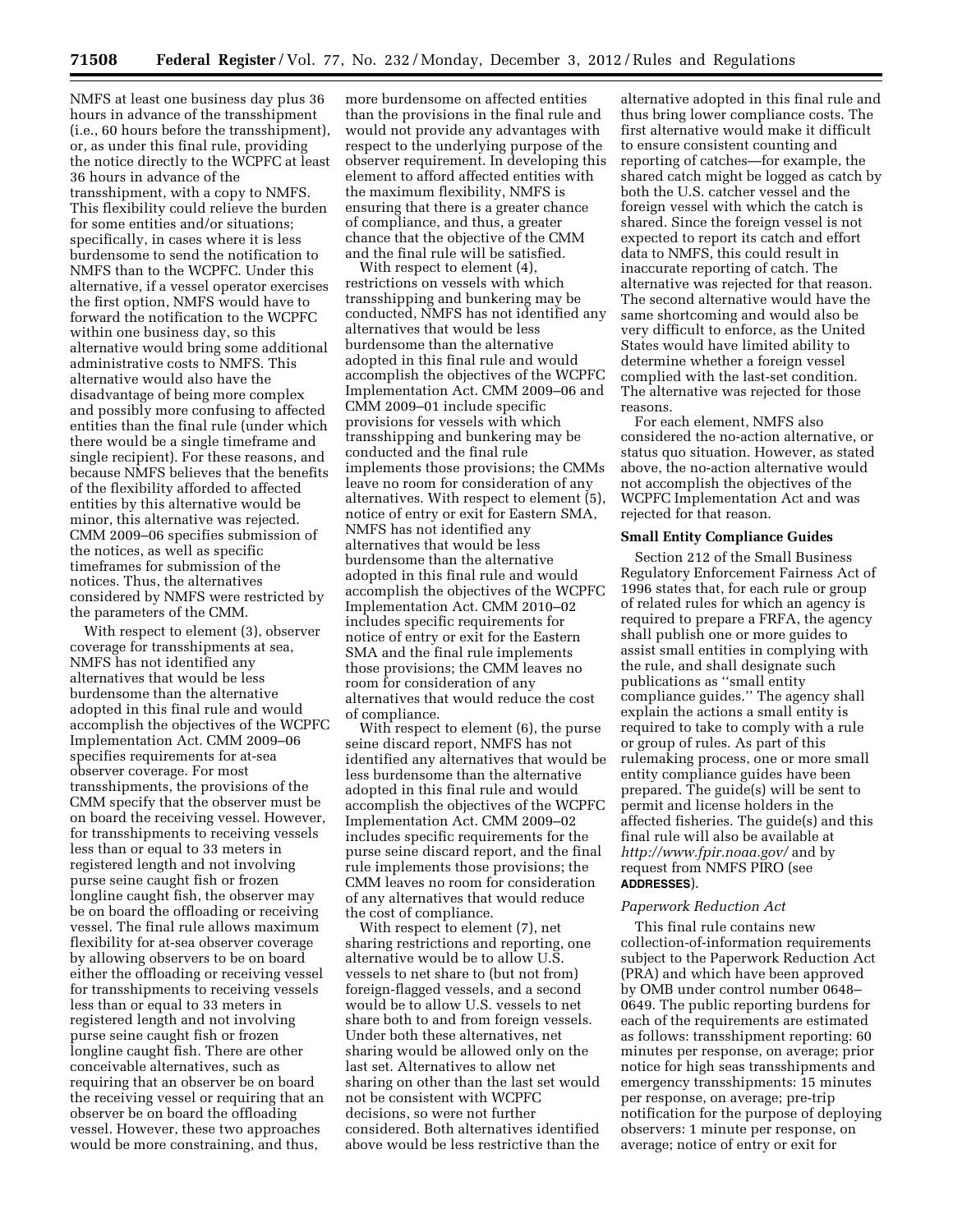Eastern SMA: 15 minutes per response, on average; purse seine discard report: 30 minutes per response, on average. These estimates include the time for reviewing instructions, searching existing data sources, gathering and maintaining the data needed, and completing and reviewing the collection of information.

Send comments on these or any other aspects of the proposed collection of information to Michael D. Tosatto, Regional Administrator, NMFS PIRO (see **ADDRESSES**), and by email to *OIRA*\_*[Submission@omb.eop.gov](mailto:OIRA_Submission@omb.eop.gov)* or fax to 202–395–7285.

This final rule also contains a collection-of-information requirement subject to the PRA that was previously approved by OMB under control number 0648–0218, ''South Pacific Tuna Act'' (the net sharing reporting requirement). The public reporting burden for the Catch Report Form under that collection-of-information requirement is estimated to average one hour per response, including the time for reviewing instructions, searching existing data sources, gathering and maintaining the data needed, and completing and reviewing the collection of information. NMFS estimated that the net sharing reporting requirement would not increase the public reporting burden for the Catch Report Form. Send comments regarding this burden estimate, or any other aspect of this data collection, including suggestions for reducing the burden, to Michael D. Tosatto, Regional Administrator, NMFS PIRO (see **ADDRESSES**) and by email to *OIRA*\_*[Submission@omb.eop.gov](mailto:OIRA_Submission@omb.eop.gov)* or fax to 202–395–7285.

Notwithstanding any other provision of the law, no person is required to respond to, and no person shall be subject to penalty for failure to comply with, a collection of information subject to the requirements of the PRA, unless that collection of information displays a currently valid OMB control number.

Prior notice and opportunity for public comment are not required with respect to the revision to the table of OMB control numbers in 15 CFR 902.1(b), because this action is a rule of agency organization, procedure or practice under 5 U.S.C. 553(b)(A).

#### **List of Subjects**

### *15 CFR Part 902*

Reporting and recordkeeping requirements.

#### *50 CFR Part 300*

Administrative practice and procedure, Fish, Fisheries, Fishing, Marine resources, Reporting and recordkeeping requirements, Treaties. Dated: November 27, 2012.

### **Alan D. Risenhoover,**

*Director, Office of Sustainable Fisheries, performing the functions and duties of the Deputy Assistant Administrator for Regulatory Programs, National Marine Fisheries Service.* 

For the reasons set out in the preamble, 15 CFR Chapter IX and 50 CFR Chapter III are amended as follows:

### **15 CFR CHAPTER IX—NATIONAL OCEANIC AND ATMOSPHERIC ADMINISTRATION, DEPARTMENT OF COMMERCE**

### **PART 902—NOAA INFORMATION COLLECTION REQUIREMENTS UNDER THE PAPERWORK REDUCTION ACT: OMB CONTROL NUMBERS**

■ 1. The authority citation for part 902 continues to read as follows:

**Authority:** 44 U.S.C. 3501 *et seq.* 

 $\blacksquare$  2. In § 902.1, paragraph (b), the table is amended by adding in the left column under 50 CFR, in numerical order, entries for §§ 300.215, 300.218, and 300.225, and, in the right column, in corresponding positions, the control number ''–0649'' as follows:

#### **§ 902.1 OMB control numbers assigned pursuant to the Paperwork Reduction Act.**

\* \* \* \* \* (b) \* \* \*

| CFR Part or section where<br>the information collection re-<br>quirement is located |         |         | Current OMB<br>control number<br>(all numbers<br>begin with<br>$0648-$ |                             |
|-------------------------------------------------------------------------------------|---------|---------|------------------------------------------------------------------------|-----------------------------|
| ÷<br>50 CFR.                                                                        |         | ÷       |                                                                        |                             |
| $\star$<br>300.215<br>300.218                                                       |         | $\star$ |                                                                        | $\star$<br>–0649<br>$-0649$ |
| $\star$<br>300.225                                                                  | $\star$ |         |                                                                        | $\star$<br>0649             |
|                                                                                     |         |         |                                                                        |                             |

#### **50 CFR CHAPTER III—INTERNATIONAL FISHING AND RELATED ACTIVITIES**

## **PART 300—INTERNATIONAL FISHERIES REGULATIONS**

■ 1. The authority citation for 50 CFR part 300, subpart O, continues to read as follows:

**Authority:** 16 U.S.C. 6901 *et seq.* 

 $\blacksquare$  2. In § 300.211, definitions of ''Cooperating Non-Member,'' ''Eastern High Seas Special Management Area,'' ''Net sharing,'' ''WCPFC Interim Register of non-Member Carrier and Bunker Vessels,'' and ''WCPFC Record of

Fishing Vessels'' are added, in alphabetical order, and the definition of ''Transshipment'' is revised, to read as follows:

# **§ 300.211 Definitions.**

\* \* \* \* \*

*Cooperating Non-Member* means a non-Member of the Commission that has been accorded Cooperating Non-Member status by the Commission at the Commission's most recent annual meeting.

*Eastern High Seas Special Management Area* means the area of the high seas within the area bounded by the four lines connecting, in the most direct fashion, the coordinates specified as follows: 11° S. latitude and 161° W. longitude; 11° S. latitude and 154° W. longitude; 16° S. latitude and 154° W. longitude; and 16° S. latitude and 161° W. longitude.

\* \* \* \* \*

*Net sharing* means the transfer of fish that have not yet been loaded on board any fishing vessel from the purse seine net of one vessel to another fishing vessel. Fish shall be considered to be on board a fishing vessel once they are on a deck or in a hold, or once they are first lifted out of the water by the vessel.

\* \* \* \* \*

*Transshipment* means the unloading of fish from on board one fishing vessel and its direct transfer to, and loading on board, another fishing vessel, either at sea or in port. Fish shall be considered to be on board a fishing vessel once they are on a deck or in a hold, or once they are first lifted out of the water by the vessel. Net sharing is not a transshipment.

\* \* \* \* \*

*WCPFC Interim Register of Non-Member Carrier and Bunker Vessels*  means, for the purposes of this subpart, the WCPFC Interim Register of non-Member Carrier and Bunker Vessels as established in the decisions of the WCPFC and maintained on the WCPFC's Web site at *[http://](http://www.wcpfc.int/) [www.wcpfc.int/](http://www.wcpfc.int/)*.

\* \* \* \* \*

*WCPFC Record of Fishing Vessels*  means, for the purposes of this subpart, the WCPFC Record of Fishing Vessels as established in the decisions of the WCPFC and maintained on the WCPFC's Web site at *[http://](http://www.wcpfc.int/) [www.wcpfc.int/.](http://www.wcpfc.int/)* 

\* \* \* \* \*

■ 3. Section 300.215 is revised to read as follows: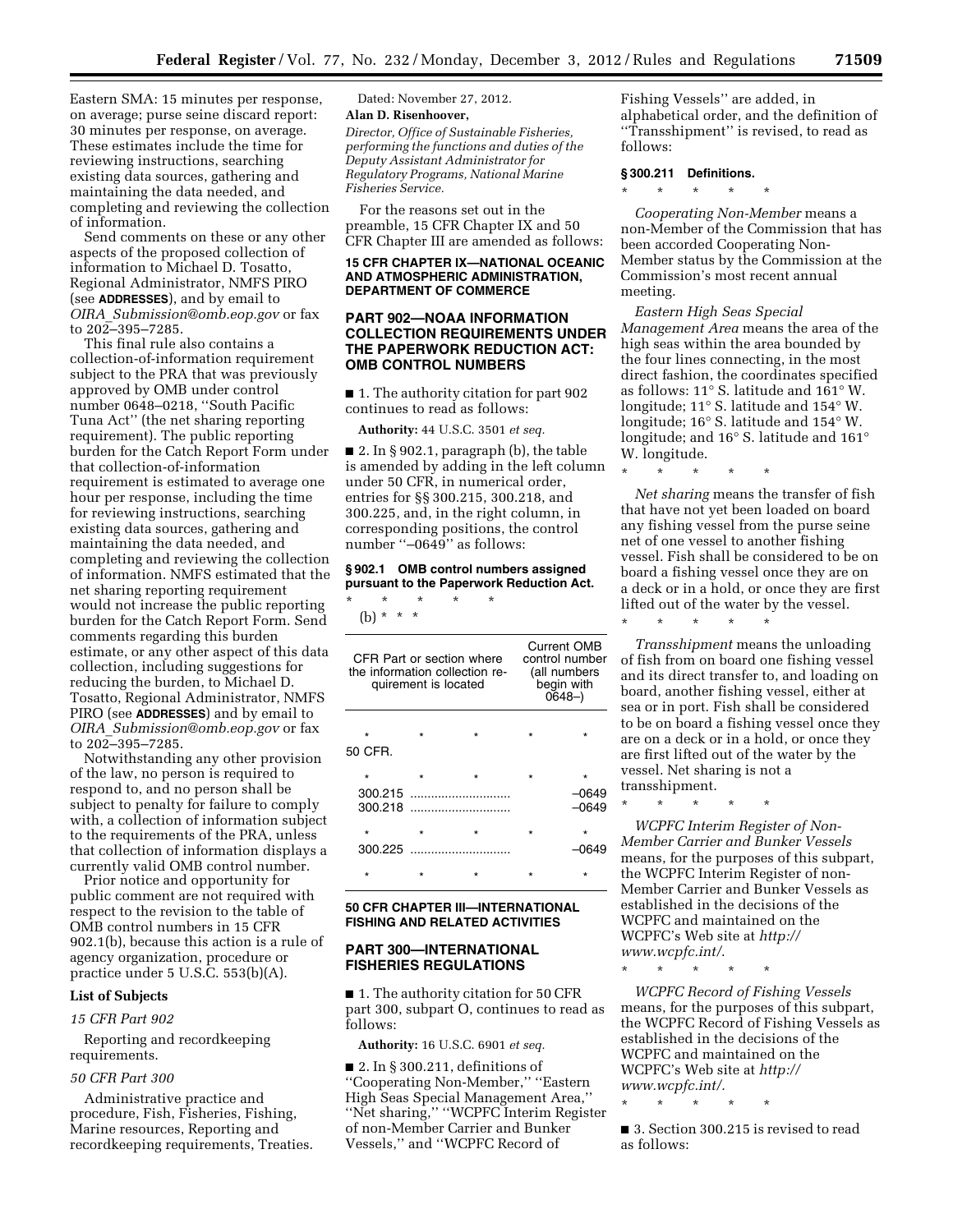#### **§ 300.215 Observers.**

(a) *Applicability.* This section applies to the following categories of fishing vessels:

(1) Any fishing vessel of the United States with a WCPFC Area Endorsement.

(2) Any fishing vessel of the United States for which a WCPFC Area Endorsement is required.

(3) Any fishing vessel of the United States used for commercial fishing that receives or offloads in the Convention Area a transshipment of HMS at sea.

(b) *Notifications.* The owner or operator of a vessel required to carry a WCPFC observer under paragraph (d) of this section during a given fishing trip must ensure the provision of notice to the Pacific Islands Regional Administrator at least 72 hours (exclusive of weekends and Federal holidays) before the vessel leaves port on the fishing trip, indicating the need for an observer. The notice must be provided to the office or telephone number designated by the Pacific Islands Regional Administrator and must include the official number of the vessel, the name of the vessel, the intended departure date, time, and location, the name of the operator of the vessel, and a telephone number at which the owner, operator, or a designated agent may be contacted during the business day (8 a.m. to 5 p.m. Hawaii Standard Time). If applicable, notice may be provided in conjunction with the notice required under § 665.803(a) of this title.

(c) *Accommodating observers.* (1) Fishing vessels specified in paragraphs  $(a)(1)$  and  $(a)(2)$  of this section must carry, when directed to do so by NMFS, a WCPFC observer on fishing trips during which the vessel at any time enters or is within the Convention Area. The operator and each member of the crew of the fishing vessel shall act in accordance with paragraphs (c)(3), (c)(4), and (c)(5) of this section with respect to any WCPFC observer.

(2) Fishing vessels specified in paragraph (a)(3) of this section must carry an observer when required to do so under paragraph (d) of this section. The operator and each member of the crew of the fishing vessel shall act in accordance with paragraphs (c)(3),  $(c)(4)$ , and  $(c)(5)$  of this section, as applicable, with respect to any WCPFC observer.

(3) The operator and crew shall allow and assist WCPFC observers to:

(i) Embark at a place and time determined by NMFS or otherwise agreed to by NMFS and the vessel operator;

(ii) Have access to and use of all facilities and equipment as necessary to conduct observer duties, including, but not limited to: Full access to the bridge, the fish on board, and areas which may be used to hold, process, weigh and store fish; full access to the vessel's records, including its logs and documentation, for the purpose of inspection and copying; access to, and use of, navigational equipment, charts and radios; and access to other information relating to fishing;

(iii) Remove samples;

(iv) Disembark at a place and time determined by NMFS or otherwise agreed to by NMFS and the vessel operator; and

(v) Carry out all duties safely.

(4) The operator shall provide the WCPFC observer, while on board the vessel, with food, accommodation and medical facilities of a reasonable standard equivalent to those normally available to an officer on board the vessel, at no expense to the WCPFC observer.

(5) The operator and crew shall not assault, obstruct, resist, delay, refuse boarding to, intimidate, harass or interfere with WCPFC observers in the performance of their duties, or attempt to do any of the same.

(d) *Transshipment observer coverage*—(1) *Receiving vessels.* Any fishing vessel of the United States used for commercial fishing that receives in the Convention Area a transshipment of HMS at sea must have a WCPFC observer on board during such transshipment unless at least one of the following sets of conditions applies:

(i) The vessel is less than or equal to 33 meters in registered length, the transshipment does not include any fish caught by purse seine gear, the transshipment does not include any frozen fish caught by longline gear, and, during the transshipment, there is a WCPFC observer on board the vessel that offloads the transshipment;

(ii) The transshipment takes place entirely within the territorial seas or archipelagic waters of any nation, as defined by the domestic laws and regulations of that nation and recognized by the United States, and only includes fish caught in such waters; or

(iii) The transshipment is an emergency, as specified under  $§ 300.216(b)(4).$ 

(2) *Offloading vessels.* Any fishing vessel of the United States used for commercial fishing that offloads a transshipment of HMS at sea in the Convention Area must have a WCPFC observer on board, unless one or more of the following conditions apply:

(i) The vessel that receives the transshipment has a WCPFC observer on board;

(ii) The vessel that receives the transshipment is greater than 33 meters in registered length;

(iii) The transshipment includes fish caught by purse seine gear;

(iv) The transshipment includes frozen fish caught by longline gear;

(v) The transshipment takes place entirely within the territorial seas or archipelagic waters of any nation, as defined by the domestic laws and regulations of that nation and recognized by the United States, and only includes fish caught in such waters; or

(vi) The transshipment is an emergency, as specified under  $§ 300.216(b)(4).$ 

(e) *Related observer requirements.*  Observers deployed by NMFS pursuant to regulations issued under other statutory authorities on vessels used for fishing for HMS in the Convention Area will be deemed by NMFS to have been deployed pursuant to this section.

■ 4. Section 300.216 is revised to read as follows:

## **§ 300.216 Transshipping, bunkering and net sharing.**

(a) *Transshipment monitoring.*  [Reserved]

(b) *Restrictions on transshipping and bunkering*—(1) *Restrictions on transshipments involving purse seine fishing vessels.* (i) Fish may not be transshipped from a fishing vessel of the United States equipped with purse seine gear at sea in the Convention Area, and a fishing vessel of the United States may not be used to receive a transshipment of fish from a fishing vessel equipped with purse seine gear at sea in the Convention Area.

(ii) Fish caught in the Convention Area may not be transshipped from a fishing vessel of the United States equipped with purse seine gear at sea, and a fishing vessel of the United States may not be used to receive a transshipment of fish caught in the Convention Area from a fishing vessel equipped with purse seine gear at sea.

(2) *Restrictions on at-sea transshipments.* If a transshipment takes place entirely within the territorial seas or archipelagic waters of any nation, as defined by the domestic laws and regulations of that nation and recognized by the United States, and only includes fish caught within such waters, this paragraph does not apply.

(i) The owner and operator of a fishing vessel of the United States used for commercial fishing that offloads or receives a transshipment of HMS at sea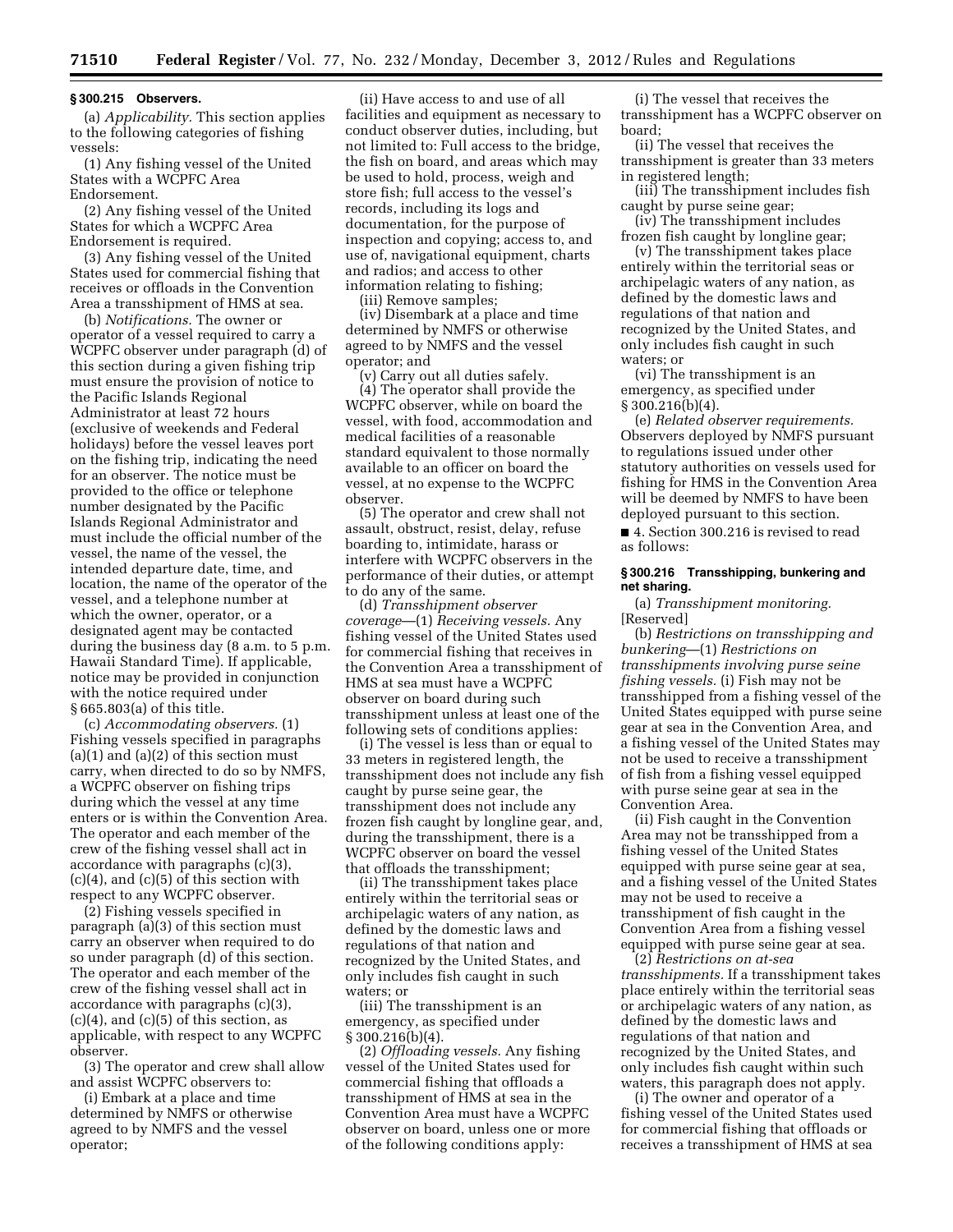in the Convention Area must ensure that a WCPFC observer is on board at least one of the vessels involved in the transshipment for the duration of the transshipment.

(ii) A fishing vessel of the United States used for commercial fishing that receives transshipments of HMS at sea in the Convention Area shall not receive such transshipments from more than one vessel at a time unless there is a separate WCPFC observer available on either the offloading or receiving vessel to monitor each additional transshipment.

(3) *General restrictions on transshipping and bunkering*—(i) *Transshipment.* Only fishing vessels that are authorized to be used for fishing in the EEZ may engage in transshipment in the EEZ. Any fishing vessel of the United States used for commercial fishing shall not be used to offload or receive a transshipment of HMS in the Convention Area unless one or more of the following is satisfied:

(A) The other vessel involved in the transshipment is flagged to a Member or Cooperating Non-Member of the Commission;

(B) The other vessel involved in the transshipment is on the WCPFC Record of Fishing Vessels;

(C) The other vessel involved in the transshipment is on the WCPFC Interim Register of Non-Member Carrier and Bunker Vessels; or

(D) The transshipment takes place entirely within the territorial seas or archipelagic waters of any nation, as defined by the domestic laws and regulations of that nation and recognized by the United States, and only includes fish caught within such waters.

(ii) *Bunkering, supplying and provisioning.* Only fishing vessels that are authorized to be used for fishing in the EEZ may engage in bunkering in the EEZ. A fishing vessel of the United States used for commercial fishing for HMS shall not be used to provide bunkering, to receive bunkering, or to exchange supplies or provisions with another vessel in the Convention Area unless one or more of the following is satisfied:

(A) The other vessel involved in the bunkering or exchange of supplies or provisions is flagged to a Member or a Cooperating Non-Member of the Commission;

(B) The other vessel involved in the bunkering or exchange of supplies or provisions is on the WCPFC Record of Fishing Vessels; or

(C) The other vessel involved in the bunkering or exchange of supplies or provisions is on the WCPFC Interim

Register of Non-Member Carrier and Bunker Vessels.

(4) *Emergency transshipments.* The restrictions in paragraphs (b)(1), (b)(2), and (b)(3)(i) of this section shall not apply to a transshipment conducted under circumstances of force majeure or other serious mechanical breakdown that could reasonably be expected to threaten the health or safety of the vessel or crew or cause a significant financial loss through fish spoilage.

(c) *Net sharing restrictions.* (1) The owner and operator of a fishing vessel of the United States shall not conduct net sharing in the Convention Area unless all of the following conditions are met:

(i) The vessel transferring the fish is a fishing vessel of the United States equipped with purse seine gear;

(ii) The vessel transferring the fish has insufficient well space for the fish;

(iii) The vessel transferring the fish engages in no additional purse seine sets during the remainder of the fishing trip; and

(iv) The vessel accepting the fish is a fishing vessel of the United States equipped with purse seine gear.

(2) Only fishing vessels of the United States that are authorized to be used for fishing in the EEZ may engage in net sharing in the EEZ, subject to the provisions of paragraph (c)(1) of this section.

■ 5. In § 300.218, paragraphs (b), (c), (d), (e) and (f) are added to read as follows:

## **§ 300.218 Reporting and recordkeeping requirements.**

\* \* \* \* \* (b) *Transshipment reports.* The owner and operator of any fishing vessel of the United States used for commercial fishing that offloads or receives a transshipment of HMS in the Convention Area, or a transshipment anywhere of HMS caught in the Convention Area, must ensure that a transshipment report for the transshipment is completed, using a form that is available from the Pacific Islands Regional Administrator, and recording all the information specified on the form. The owner and operator of the vessel must ensure that the transshipment report is completed and signed within 24 hours of the completion of the transshipment, and must ensure that the report is submitted as follows:

(1) For vessels licensed under § 300.32, the original transshipment report is submitted to the address specified by the Pacific Islands Regional Administrator by the due date specified at § 300.34(c)(2) for submitting the

transshipment logsheet form to the Administrator as defined at § 300.31.

(2) For vessels registered for use under § 660.707 of this title, the original transshipment report is submitted to the address specified by the Pacific Islands Regional Administrator by the due date specified for the logbook form at § 660.708 of this title.

(3) For vessels subject to the requirements of § 665.14(c) and § 665.801(e) of this title, and not subject to the requirements of paragraphs (b)(1) or (b)(2) of this section, the original transshipment report is submitted to the address specified by the Pacific Islands Regional Administrator by the due date specified at § 665.14(c) of this title for submitting transshipment logbooks to the Pacific Islands Regional Administrator for landings of western Pacific pelagic management unit species.

(4) For all transshipments on the high seas and emergency transshipments that meet the conditions described in § 300.216(b)(4), including transshipments involving the categories of vessels specified in paragraphs (b)(1), (b)(2), and (b)(3) of this section, the report is submitted by fax or email to the address specified by the Pacific Islands Regional Administrator no later than 10 calendar days after completion of the transshipment. The report may be submitted with or without signatures so long as the original transshipment report with signatures is submitted to the address specified by the Pacific Islands Regional Administrator no later than 15 calendar days after the vessel first enters into port or 15 calendar days after completion of the transshipment for emergency transshipments in port.

(5) For all other transshipments at sea, the original transshipment report is submitted to the address specified by the Pacific Islands Regional Administrator no later than 72 hours after the vessel first enters into port.

(6) For all other transshipments in port, the original transshipment report is submitted to the address specified by the Pacific Islands Regional Administrator no later than 72 hours after completion of the transshipment.

(c) *Exceptions to transshipment reporting requirements.* Paragraph (b) of this section shall not apply to a transshipment that takes place entirely within the territorial seas or archipelagic waters of any nation, as defined by the domestic laws and regulations of that nation and recognized by the United States, and only includes fish caught within such waters.

(d) *Transshipment notices*—(1) *High seas transshipments.* The owner and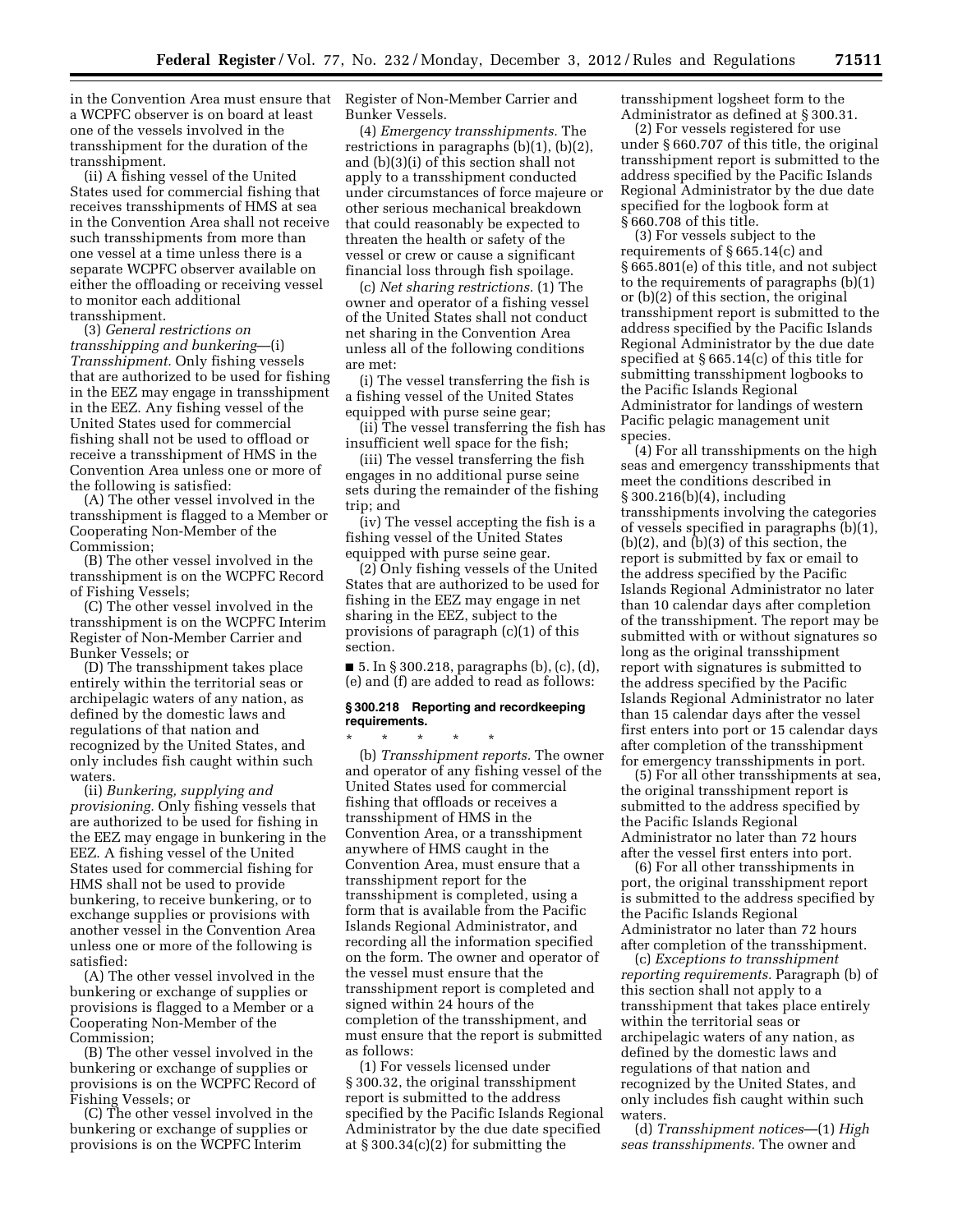operator of a fishing vessel of the United States used for commercial fishing that offloads or receives a transshipment of HMS on the high seas in the Convention Area, or a transshipment of HMS caught in the Convention Area anywhere on the high seas, and not subject to the requirements of paragraph (d)(2) of this section, must ensure that a notice is submitted to the Commission by fax or email at least 36 hours prior to the start of such transshipment at the address specified by the Pacific Islands Regional Administrator, and that a copy of that notice is submitted to NMFS at the address specified by the Pacific Islands Regional Administrator at least 36 hours prior to the start of the transshipment. The notice must be reported in the format provided by the Pacific Islands Regional Administrator and must contain the following information:

(i) The name of the offloading vessel.

(ii) The vessel identification markings located on the hull or superstructure of the offloading vessel.

(iii) The name of the receiving vessel. (iv) The vessel identification markings located on the hull or superstructure of the receiving vessel.

(v) The expected amount, in metric tons, of fish product to be transshipped, broken down by species and processed state.

(vi) The expected date or dates of the transshipment.

(vii) The expected location of the transshipment, including latitude and longitude to the nearest tenth of a degree.

(viii) An indication of which one of the following areas the expected transshipment location is situated: high seas inside the Convention Area; high seas outside the Convention Area; or an area under the jurisdiction of a particular nation, in which case the nation must be specified.

(ix) The expected amount of HMS to be transshipped, in metric tons, that was caught in each of the following areas: inside the Convention Area, on the high seas; outside the Convention Area, on the high seas; and within areas under the jurisdiction of particular nations, with each such nation and the associated amount specified. This information is not required if the reporting vessel is the receiving vessel.

(2) *Emergency transshipments.* The owner and operator of a fishing vessel of the United States used for commercial fishing for HMS that offloads or receives a transshipment of HMS in the Convention Area, or a transshipment of HMS caught in the Convention Area anywhere, that is allowed under § 300.216(b)(4) but would otherwise be prohibited under

the regulations in this subpart, must ensure that a notice is submitted by fax or email to the Commission at the address specified by the Pacific Islands Regional Administrator, and a copy is submitted to NMFS at the address specified by the Pacific Islands Regional Administrator within twelve hours of the completion of the transshipment. The notice must be reported in the format provided by the Pacific Islands Regional Administrator and must contain the following information:

(i) The name of the offloading vessel. (ii) The vessel identification markings located on the hull or superstructure of the offloading vessel.

(iii) The name of the receiving vessel.

(iv) The vessel identification markings located on the hull or superstructure of the receiving vessel.

(v) The expected or actual amount, in metric tons, of fish product transshipped, broken down by species and processed state.

(vi) The expected or actual date or dates of the transshipment.

(vii) The expected or actual location of the transshipment, including latitude and longitude to the nearest tenth of a degree.

(viii) An indication of which one of the following areas the expected or actual transshipment location is situated: High seas inside the Convention Area; high seas outside the Convention Area; or an area under the jurisdiction of a particular nation, in which case the nation must be specified.

(ix) The amount of HMS to be transshipped, in metric tons, that was caught in each of the following areas: inside the Convention Area, on the high seas; outside the Convention Area, on the high seas; and within areas under the jurisdiction of particular nations, with each such nation and the associated amount specified. This information is not required if the reporting vessel is the receiving vessel.

(x) The reason or reasons for the emergency transshipment (i.e., a transshipment conducted under circumstances of force majeure or other serious mechanical breakdown that could reasonably be expected to threaten the health or safety of the vessel or crew or cause a significant financial loss through fish spoilage).

(3) *Location of high seas and emergency transshipments.* A high seas or emergency transshipment in the Convention Area or of HMS caught in the Convention Area anywhere subject to the notification requirements of paragraph  $(d)(1)$  or  $(d)(2)$  must take place within 24 nautical miles of the location for the transshipment indicated in the notice submitted under paragraph  $(d)(1)(\n \n \chi)(\n \chi)(\n \chi)(\chi)(\chi)(\chi)(\chi)$  of this section.

(e) *Purse seine discard reports.* The owner and operator of any fishing vessel of the United States equipped with purse seine gear must ensure that a report of any at-sea discards of any bigeye tuna (*Thunnus obesus*), yellowfin tuna (*Thunnus albacares*), or skipjack tuna (*Katsuwonus pelamis*) caught in the Convention Area is completed, using a form that is available from the Pacific Islands Regional Administrator, and recording all the information specified on the form. The report must be submitted within 48 hours after any discard to the Commission by fax or email at the address specified by the Pacific Islands Regional Administrator. A copy of the report must be submitted to NMFS at the address specified by the Pacific Islands Regional Administrator by fax or email within 48 hours after any such discard. A hard copy of the report must be provided to the observer on board the vessel, if any.

(f) *Net sharing reports*—(1) *Transferring vessels.* The owner and operator of a fishing vessel of the United States equipped with purse seine gear that transfers fish to another fishing vessel equipped with purse seine gear under § 300.216(c) shall ensure that the amount, by species, of fish transferred, as well as the net sharing activity, is recorded on the catch report forms maintained pursuant to  $\S 300.34(c)(1)$ , in the format specified by the Pacific Islands Regional Administrator.

(2) *Accepting vessels.* The owner and operator of a fishing vessel of the United States equipped with purse seine gear that accepts fish from another purse seine fishing vessel under § 300.216(c) shall ensure that the net sharing activity is recorded on the catch report forms maintained pursuant to  $\S 300.34(c)(1)$ , in the format specified by the Pacific Islands Regional Administrator.

 $\blacksquare$  6. In § 300.222, paragraph (y) is revised and paragraphs (ee), (ff), (gg), (hh), (ii), (jj), (kk), (ll), (mm) (nn), (oo), (pp), and (qq) are added to read as follows:

#### **§ 300.222 Prohibitions.**

\* \* \* \* \* (y) Discard fish at sea in the Convention Area in contravention of § 300.223(d).

\* \* \* \* \* (ee) Fail to carry on board a WCPFC observer during a transshipment at sea, as required in § 300.215(d).

(ff) Offload, receive, or load fish caught in the Convention Area from a purse seine vessel at sea in contravention of § 300.216.